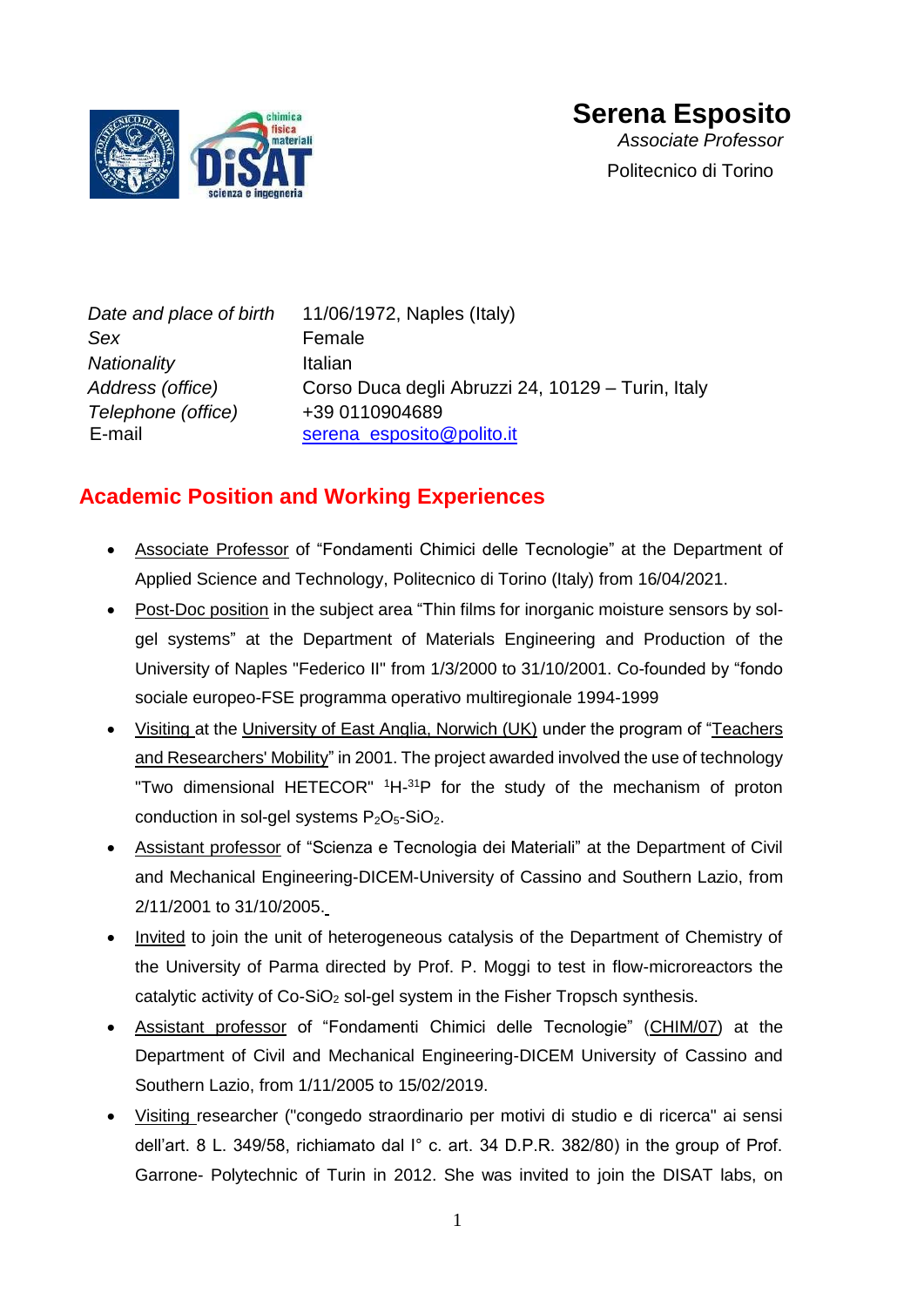account of her experience on sol-gel synthesis of catalysts, to work on catalysts for the water splitting. This invitation was encompassed in the Solhydromics project. Research activity: The role of chemistry in renewable energies; design and synthesis of catalysts for the photo-oxidative reaction of water.

• Assistant professor of "Fondamenti Chimici delle Tecnologie" (CHIM/07) Department of Applied Science and Technology (DISAT) Politecnico di Torino from 16/02/2019 to 15/04/2021.

### **Education**

- Graduated in Chemistry (110/110 cum laude), University of Naples Federico II on July 19<sup>th</sup> 1996. The thesis entitled: "Phase transitions in a glass composition  $Li_2SiO_3$  effect of heat treatment" was carried out in collaboration with the University of East Anglia, Norwich (UK) under the Erasmus program.
- PhD degree in Materials Engineering from the University of Naples Federico II, in February 2000, with a dissertation on "Preparation of inorganic thin films for humidity sensors using sol-gel".
- PhD visiting, two months at the University of East Anglia, Norwich (UK), working with Prof. Nigel Clayden on the Magic Angle Spinning Solid State NMR (MAS NMR) technique applied to mixed oxide systems.

### **Research Activity**

Research activity deals with the definition of (Sol-Gel) synthesis strategies to prepare new nanostructured materials with tailored physico-chemical features. These materials find different applications spanning from heterogeneous (photo)-catalysis, energy storage & production, environmental remediation and biomedical applications.

The nanomaterials are characterized by means of several techniques, including thermal analysis, room temperature and high temperature X-ray powder diffraction, SEM and TEM microscopy, UVvisible-FTIR spectroscopy, N2 adsorption/desorption, TPR-TPO-TPD techniques.

As testified by the authorship of publications, she has many national and international collaborations

### **Main research topics and their brief description**

*<http://www.scm.polito.it/research/>*

The research activity has been always focused on the preparation and characterization of materials in the framework of applied technologies.

The preparation and characterization of glasses and glass-ceramics systems was her first research subject. After that she was fascinated from the possibility of preparing mixed oxide systems from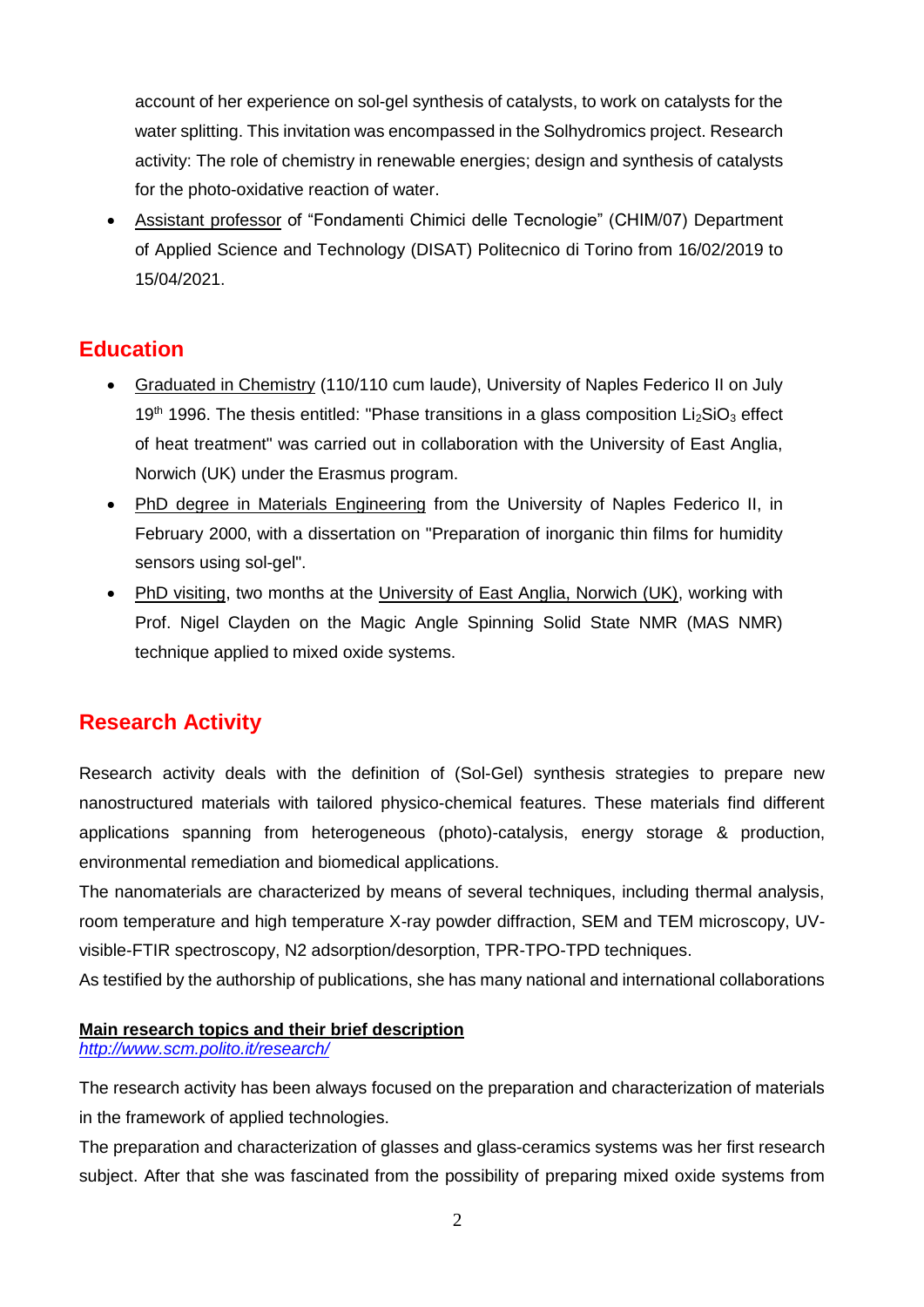liquid state so she moved to the sol-gel chemistry which today she consider her main field of research. During her career she has developed an high degree of competence in the sol-gel chemistry and chemical syntheses. In particular, she developed her skills in the preparation of supported metals and metal oxide materials with tailored properties and functionalities.

As assistant prof at the University of Cassino she joined the group of Prof. Pansini, expert in zeolite systems, adding to the subjects just mentioned those concerning the use of zeolites as precursors for the preparation of ceramic phases of high technological interest and magnetic metal nanocomposites. Dealing with a bottom up approach (for materials synthesis) implies the understanding and control of the process parameters to drive the assembly of molecules and clusters into an useful structure and that was the guiding principle of her research, actually to reap the benefits of sol-gel method.

### The main research topics are:

1. Sol-gel syntheses of supported metal and metal oxide catalysts  $\rightarrow$ M-SiO<sub>2</sub>, M-ZrO<sub>2</sub>, M-TiO<sub>2</sub> (M= Co, Ni, Cu, Ru, Mo, Mn.). The prepared nanomaterials are studied for different applications, spanning from heterogeneous (photo)-catalysis, energy storage & production, environmental remediation.

This topic can be further subdivided into 4 sections:

### **a) Cobalt–silicon mixed oxide nanocomposites**

Cobalt that is entrapped in a tailored matrix represents one of the most fascinating materials among the transition metal-based systems in name of its activity in many catalytic processes. To reveal the versatility of the sol-gel method, while maintaining the formation of a monolithic gel, she designed a modified hydrolytic alkoxide sol-gel route and a non-ionic surfactant assisted sol-gel route. The aim was to explore to what extent the traditional sol-gel is effective in driving the formation of specific Co phase(s), finally tailoring the catalytic features. The proposed method facilitated the introduction of hydro-soluble inorganic precursors into the synthesis medium and it led to a decrease in the gelation time with respect to the conventional alcoholic sol-gel procedure. Within a collaboration with Prof. Moggi these materials were tested as catalysts for Fischer Tropsch reaction obtaining very promising results considering that the reaction was performed in mild (P 1 bar e t 220 °C) conditions.

The comparison between the two-syntheses routes and their impact on the catalytic performance in ethanol steam reforming was also carried out thanks to a fruitful and active collaboration with the university of Milano (prof. Rossetti) and Prof. G. Ramis (university of Genova).

#### **b) Cu-ZrO<sup>2</sup> catalysts for H<sup>2</sup> production**

The preparation of copper zirconia catalysts is another example of the relevance of the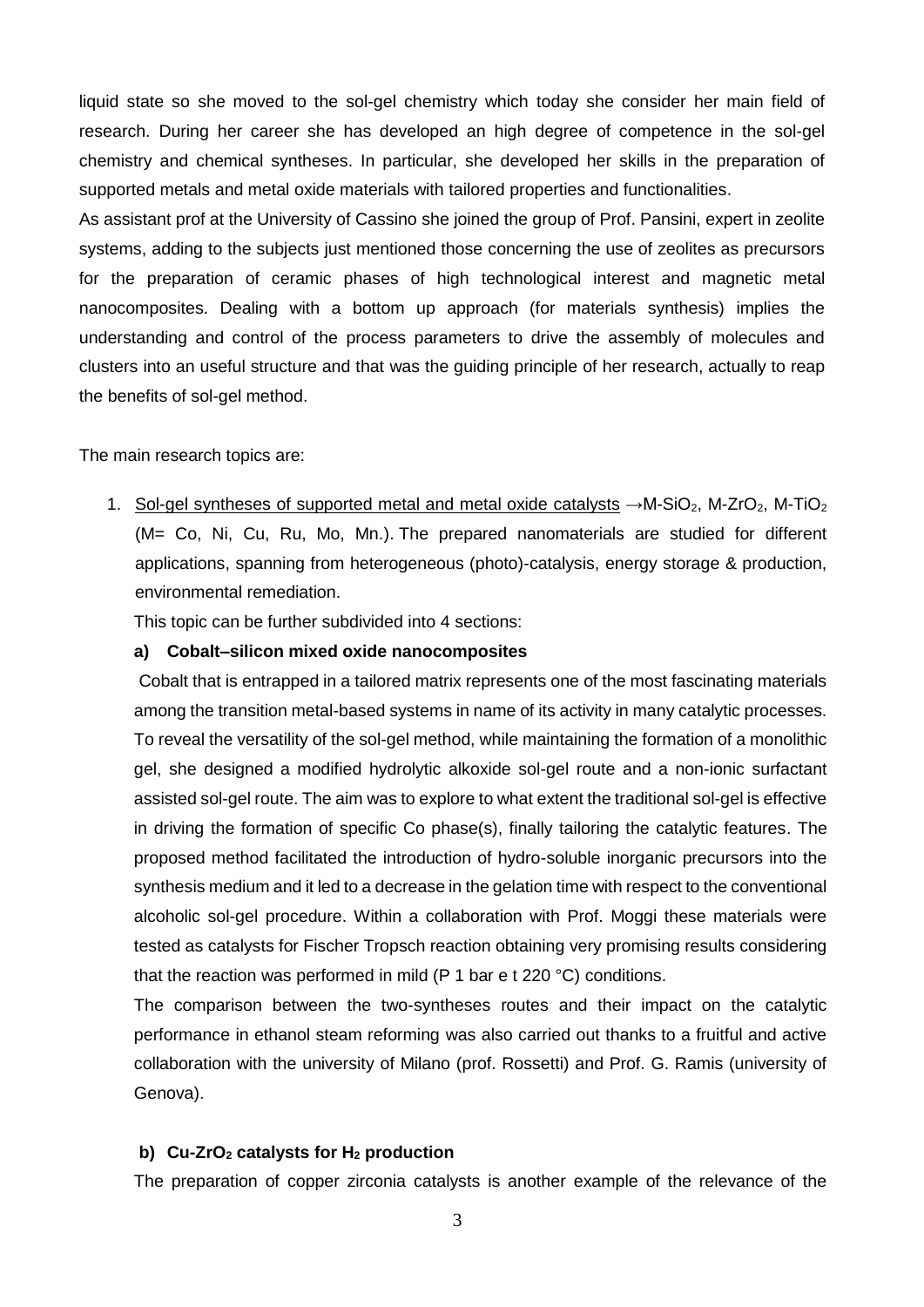synthesis route on the performance of a catalytic material. This topic was part of a much broader research field regarding the production of hydrogen for fuel cells (proton Exchange Membrane fuel cells, PEMFC) to be used for automotive power. The oxidative steam reforming of methanol was chosen as the most performing reaction for  $H_2$  production. The preparation has addressed some important key factors: metal dispersion, overall surface area and particles size. The catalytic results were very satisfying compared with the one reported in literature considering the lower amount of copper and the considering the absence of a promoter.

On this subject, she was speaker and chairperson at VI Italian Workshop on Sol-Gel, Lecce, June 2008. In the name of her expertise in sol-gel chemistry she was invited to organize the (next)seventh Italian Sol-Gel congress held in Naples in 2008. She is also a member of the International Sol-Gel society. Recently, she has been involved in a research concerning the preparation of mixed oxides system for the glycerol steam reforming (GSR).

On account of her expertise on sol-gel synthesis of heterogeneous catalysts, she was invited to join the group of Prof. Garrone-Polytechnic of Turin to work on catalysts for the water splitting, in the framework of an European project. Therefore, she got extraordinary leave for research purposes. Research activity: The role of chemistry in renewable energies; design and synthesis of catalysts for the photo-oxidative reaction of water. In the framework of the project, she has designed a synthesis procedure based on the emulsion method for the preparation of nanosized CoAPO-5 particles for the water splitting reaction resulting in a fourfold increase in the rate of the water oxidation reaction compared with a microcrystalline sample obtained by conventional synthesis.

#### **c) Ru-based catalysts for green conversion of biomass**

Another research activity concerns the preparation of a stable catalyst for hydrogenation reactions in the context of a broad and complex topic with a strong impact not only of a scientific nature but at industrial scale, that is the valorisation of biomass. The catalysts were tested in two important processes: the transformation of glucose in sorbitol and the formation of γ-valerolactone from levulinic acid in collaboration with Prof. Martino di Serio, University of Naples "Federico II", Department of Chemical Sciences. Notwithstanding the remarkable activity, the main concern when using ruthenium catalyst is their rapid deactivation. To overcome this obstacle, she has designed in collaboration with the research group of Prof. Antonio Aronne a one pot sol-gel procedure simple and reproducible performed at room temperature. Ru nanoparticles (ca. 3.0 nm in size) were dispersed in a Nb<sub>2</sub>O<sub>5</sub>−SiO<sub>2</sub> matrix, giving an active and stable catalyst for the levulinic acid hydrogenation to γ-valerolactone. Following a similar strategy, she has also prepared a tailored silica supported Ru catalyst by acid-catalyzed sol−gel synthesis, which proved to be a self-activating catalyst for glucose hydrogenation, showing the formation of Ru (0) lamellae not present in the pre-reduced sample. This phenomenon is certainly of great interest since it opens to the possibility of a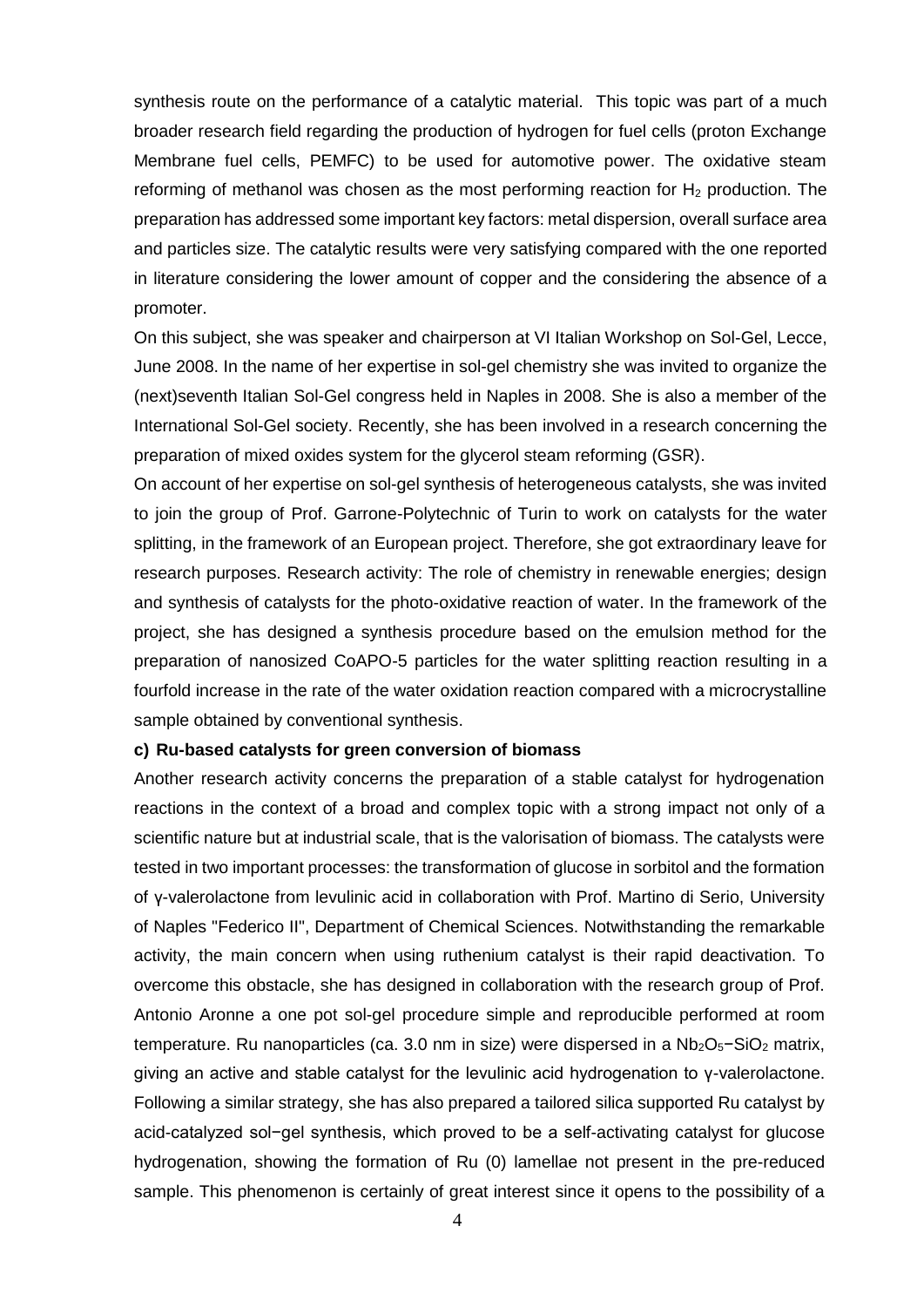reduction step of the catalysts at atomic level with a glucose solution in the presence of hydrogen, a more efficient way compared with the classical packed-bed reactors approach.

#### **d) Reverse micelle approach for mesoporous titania based (photo) catalysts**

Recently she moved to the supramolecular templating sol-gel technique as an alternative approach to overcomes the obstacles encountered in the most traditional procedures where the high hydrolysis rate makes the handling of transition metal alkoxides not straightforward By the reverse micelle sol-gel approach, she has prepared mesoporous titania based nanomaterials as photocatalysts for the abatement of organic (and inorganic) water pollutants and as catalysts for the reduction of NOx with ammonia (deNOx reactions). Both topics are developed in the framework of national and international collaborations.

While the need for clean and sustainable methodologies has been embraced in many processes of the chemical industry more than a decade ago, such development has been significantly slower in inorganic and metal–organic synthesis. In this scenario, the rational design, based on the understanding of the key synthesis parameters, dictates their further development and application for sustainable processes. First of all, for a real green process it is important to start with a green synthesis pathway and so her first objective for the future is the design of eco-friendly protocol for synthesizing materials.

The development of synthetic routes towards the formation of multilevel porous architectures is a further challenge to optimize the properties of existing catalysts. On this topic she has recently started a collaboration with research groups at National School of Chemistry in **Montpellier** 

Another point is that solid catalysts are usually developed in the form of divided powders. However, in the perspective of an application in industrial flow processes, the catalysts have to possess a suitable shape (in the form of extrudates, granules, pellets, or monoliths), so that high flows can be accommodated without excessive pressure drop. Recently she has published a paper reporting the comparison of the catalytic performance of commercial powder and pellets catalysts that highlight the impact of the catalysts shape on the catalytic performance. For this reason, using the flexibility and versatility of the method of sol-gel strategies for the macroscopic shaping of the materials could be a further challenge.

### 2. Preparation by dip-coating of thin film for gas sensors (CoOx-SiO<sub>2</sub>; P<sub>2</sub>O<sub>5</sub>-SiO<sub>2</sub>).

She approached the sol-gel chemistry during the PhD dealing with the Sol-Gel preparation of inorganic thin films for humidity sensors. This subject was further developed during a postdoc. Within this subject, she has designed a novel synthesis approach leading to homogeneous phosphosilicate gels with chemical composition in agreement with the nominal one. Crack free thin film with high sensitivity to relative humidity were prepared by dip coating.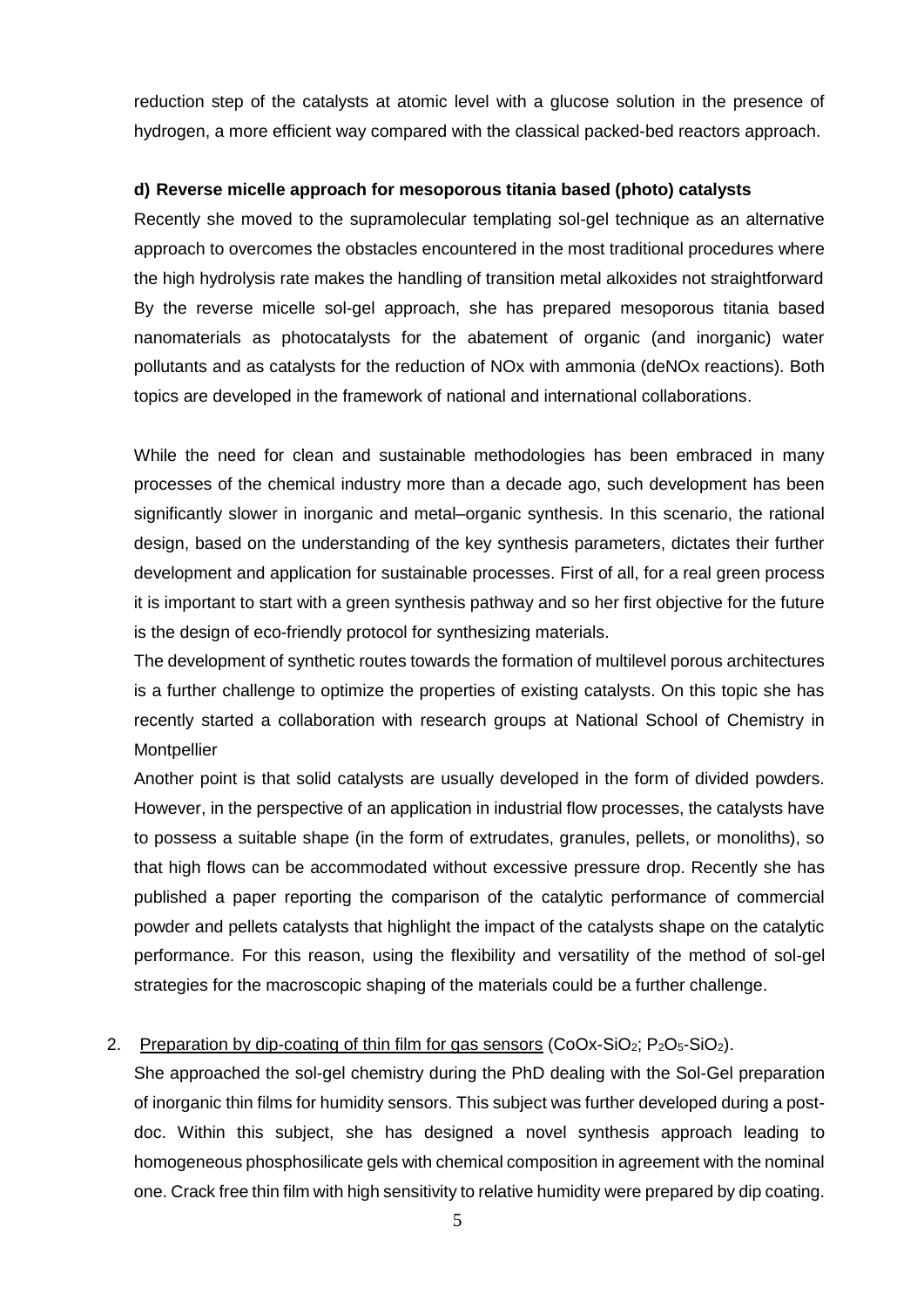The correlation between the basic structure and the working mechanism is a further result of this activity achieved thanks to a research project concerning the use of the MAS-NMR tools to study the proton conduction mechanism, awarded in the framework of the program of "Teachers and Researchers' Mobility". The project was developed under the coordination of Prof. N. Clayden at the University of East Anglia, Norwich (UK), where she spent several months. The intense experimental activity on this topic has given rise to numerous works concerning phosphosilicate materials and published in the high impact ISI journal. The work was supported on behalf of National Research Council of Italy (CNR), Targeted Project "Special Materials for Advanced Technologies II" (No.980014 PF34). The results were presented in National and international congresses.

As part of a project concerning the development of advanced materials and new production technologies for applications in the field of sensors, she has designed and produced a dipcoater at the labs of the University of Cassino. The research activity involved the preparation of crack free thin film by dip coating to develop optical sensors for the detection of pollution gases. The main achievements have concerned the preparation of stable sols  $(CoOx-SiO<sub>2</sub>)$ with different cobalt loading for the deposition of thin films, tested as optical gas sensors in collaboration with prof. Maddalena of the physics department University of Naples.

### 3. Preparation of metal (Fe, Ni, Fe-Co) ceramic nanocomposites for DNA separation, and toxic organic/inorganic compounds removal.

As far as the current research activity is concerned, in addition to the topic just discussed, in collaboration with Prof. Pansini (University of Cassino) she is the coordinator of a research line regarding the synthesis and characterization of magnetic metal nanocomposites.

Nanocomposites, formed by metal nanoparticles (5-25 nm) dispersed in an amorphous silicaalumina matrix, are obtained by thermal treatment in reducing atmosphere of metal exchanged zeolites. The physico-chemical properties of the nanocomposites are tailored by a wise choice of the parent zeolite and by properly tuning the thermal treatment conditions, i.e. temperature and time. The synthesis approach was patented in 2015.

The materials have been successfully applied as lunar simulants and as adsorbents for the removal of water pollutants and biomolecules.

More recently these nanocomposites have been successfully applied as magnetic adsorbents in the separation of the target gene factors V and RNASE and of the Staphylococcus aureus bacteria DNA from human blood. A possible further development is the functionalization of the nanocomposites to detect the spike (S) protein of SARS-CoV-2

### 4. Synthesis and structural characterization of glass and glass-ceramics with high technological applications.

The preparation and characterization of glasses has been an important research subject of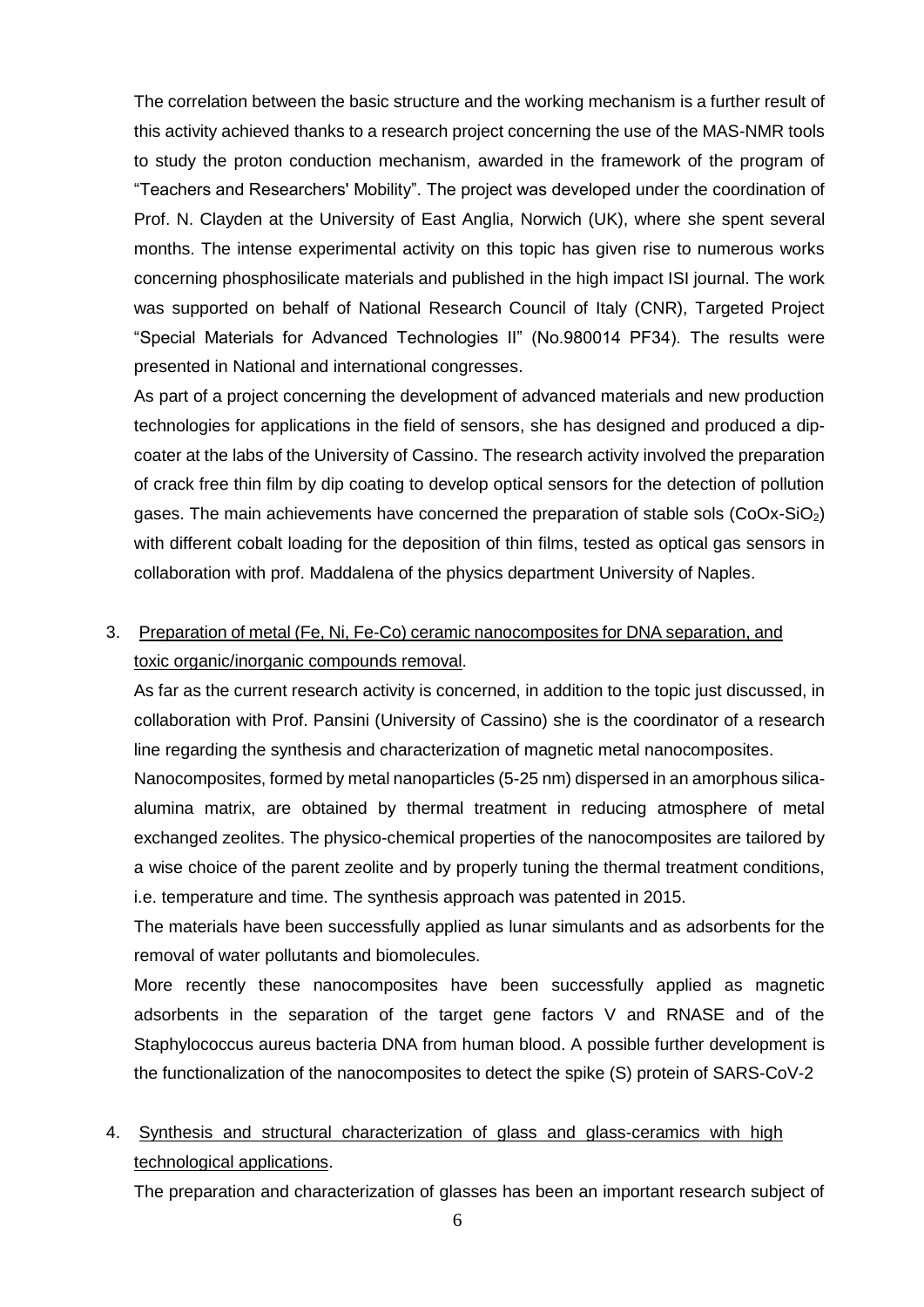the candidate at the beginning of her career. This research has started with her Master of Science thesis carried out in cooperation with the University of East Anglia, Norwich (UK), within the Erasmus program. The use of NMR for these systems was absolutely innovative and the impact on the scientific community is testified by the high number of citations. Glassceramic materials containing polar phases characterized by non-linear optical activity and ferroelectric behaviour were prepared and characterized. Barium metaborate  $βBaB<sub>2</sub>O<sub>4</sub>$  was studied since it shows an intense second harmonic generation (SHG), a wide transparency range and a high damage threshold. The devitrification behaviour of glasses having the stoichiometric molar ratio of barium metaborate was also studied by Fourier transform infrared (FTIR) spectroscopy, differential thermal analysis (DTA), X-ray diffraction (XRD) and scanning electron microscopy (SEM).

#### 5. Synthesis of Alumino-silicate nanotubes.

Recently, the scientific interests extended to the synthesis of chemically modified synthetic Imogolite and methylimogolite nanotubes. Imogolite,  $(OH)_{3}Al_{2}O_{3}SiOH$  (IMO), is a naturally occurring aluminosilicate with a structure consisting of single walled nanotubes some micrometers long, with an inner diameter of ca. 1 nm and an outer diameter of ca. 2 nm. Methylimogolite, (OH)3Al2O3SiCH<sub>3</sub>, has higher surface area, higher thermal stability and more interesting physico-chemical properties than proper imogolite NTs. She has prepared Fe-doped imogolite and methylimogolite by both direct synthesis and post synthesis methods investigating the extent of the isomorphic substitution of iron for aluminum into single-walled alumino-silicate nanotubes. Fe-doped imogolite and methylimogolite NT's are semiconductive materials with catalytic activity in water.

#### **Overall Scientific Production Indicators**

The overall scientific production by Serena Esposito accounts for more than 85 articles on international journals, 3 book chapters, 2 patents, 1 PhD Thesis and several congress partecipations**.**

#### **The main bibliometric parameters were evaluated on 1st August (2021):**

Google Scholar: h-index 24; received citations: 1917 Scopus database: h-index 22; received citations: 1558.

### **Coordination of research groups**

Already during PhD studies, but particularly in the following years of Post-Doctoral fellowship, contributed to the development of a research group in the field of Sol-Gel chemistry at Department of Materials Engineering and Production of the University of Naples "Federico II". She personally coordinated the activities of the research area "Thin-film by sol-gel system" and has actively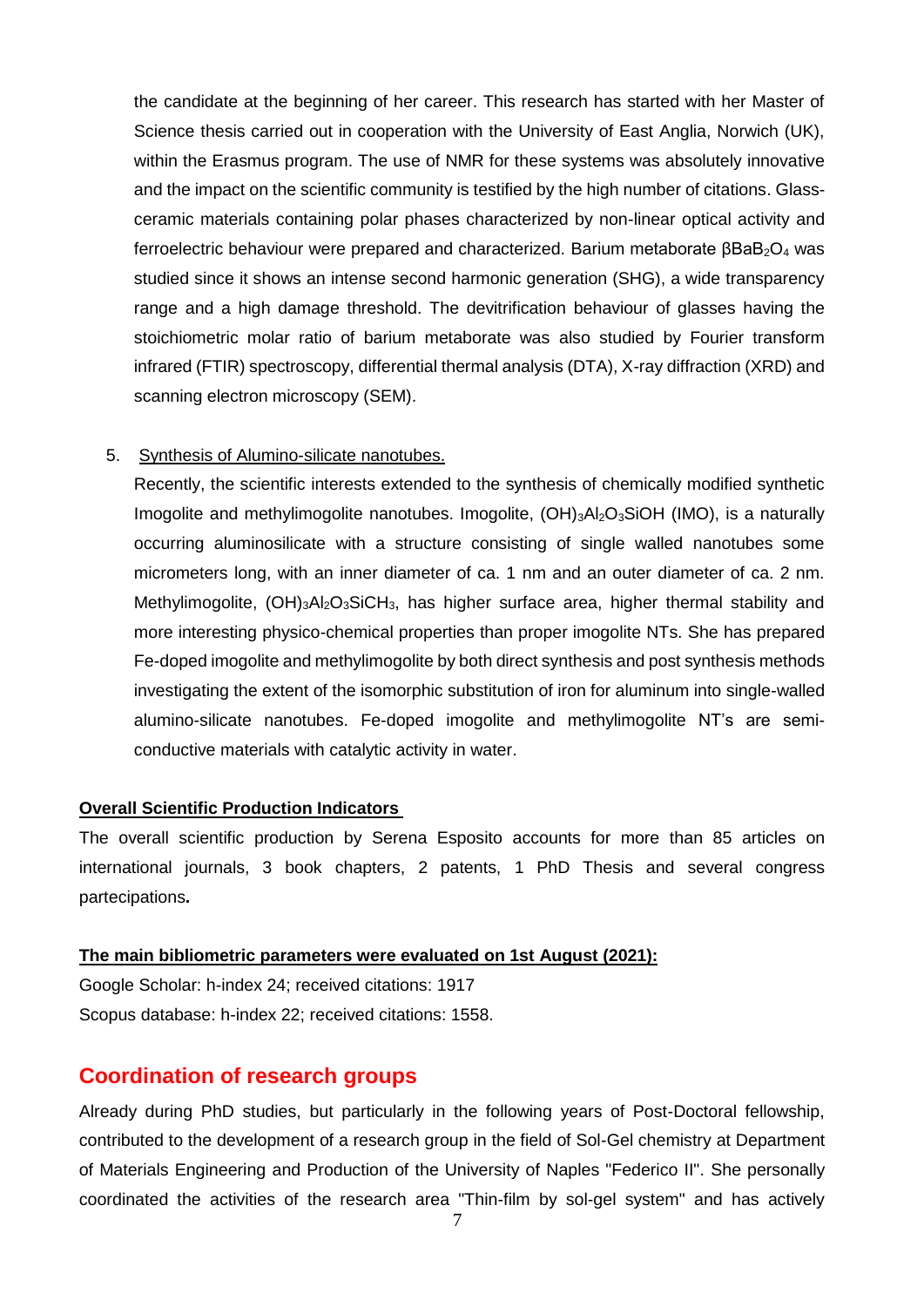participated in the implementation of the research laboratory for what concerns the preparation and characterization of thin film by dip coating technique.

Leader of the group "Applied Nano-Materials group" (https://sites.google.com/unicas.it/appliednano-materials/home) up to January 2019 at the University of Cassino and Southern Lazio.

The specific mission of the group was the preparation of porous, magnetic, ceramic or metal-ceramic nanomaterials by the sol-gel technique, controlled co-precipitation and by the thermal treatment of cation exchanged zeolites under oxidizing-inert-reducing atmosphere. Finally, the prepared nanomaterials were used in catalysis, sensors, biological separations and water remediation Currently, she is member of the group Surf-Chem (http://www.scm.polito.it/) at the DISAT Department of the Politecnico di Torino. The research activity of the candidate is spread on various topic in the field of materials chemistry but particularly devoted to materials synthesis of functional materials by sol-gel process.

# **National and international reputation and professional activity for the scientific community**

• **Reviewer** MIUR (Italian Ministry of University and Research) since 2002, since 2015 transferred to the REPRISE list (Register of Expert PeerReviewers for Italian Scientific Evaluation): Prin (Miur) projects, VQR products evaluation (Cineca), SIR projects (Miur), blue sky research unipv projects (Cineca).

- **Reviewer** European Research Council
- **Member** of the PhD school board [MATERIALS SCIENCE AND TECHNOLOGY](http://dottorato.polito.it/mtm/en/overview)
- **Member** of the AICing (Associazione Italiana Chimica per l'Ingegneria), of the Italian Chemical Society (Industrial Chemistry Division) and affiliated to the INSTM (Istituto Nazionale di Scienza e Tecnologia dei Materiali).
- **Member** of the "International Sol-Gel Society" (ISGS).

She regularly serves as reviewers for international ISI journals: ACS journals, RSC journals, Elsevier journals, Springer journals and Wiley journals.

She is member of the board of teachers of the PhD in Materials Science and Technology at Politecnico di Torino.

She is member of the boards of teachers (Collegio dei Docenti) in mathematical engineering at the Politecnico di Torino.

### **Editorial roles**

- **Editorial Board Members** SURFACE AND INTERFACE Elsevier ISSN: 2468-0230 <https://www.journals.elsevier.com/surfaces-and-interfaces/>
- **Associate Editor** of Chemical Reaction Engineering within FRONTIERS IN CHEMICAL ENGINEERING; Frontiers Media S.A. Country of publisher: Switzerland; 2673-2718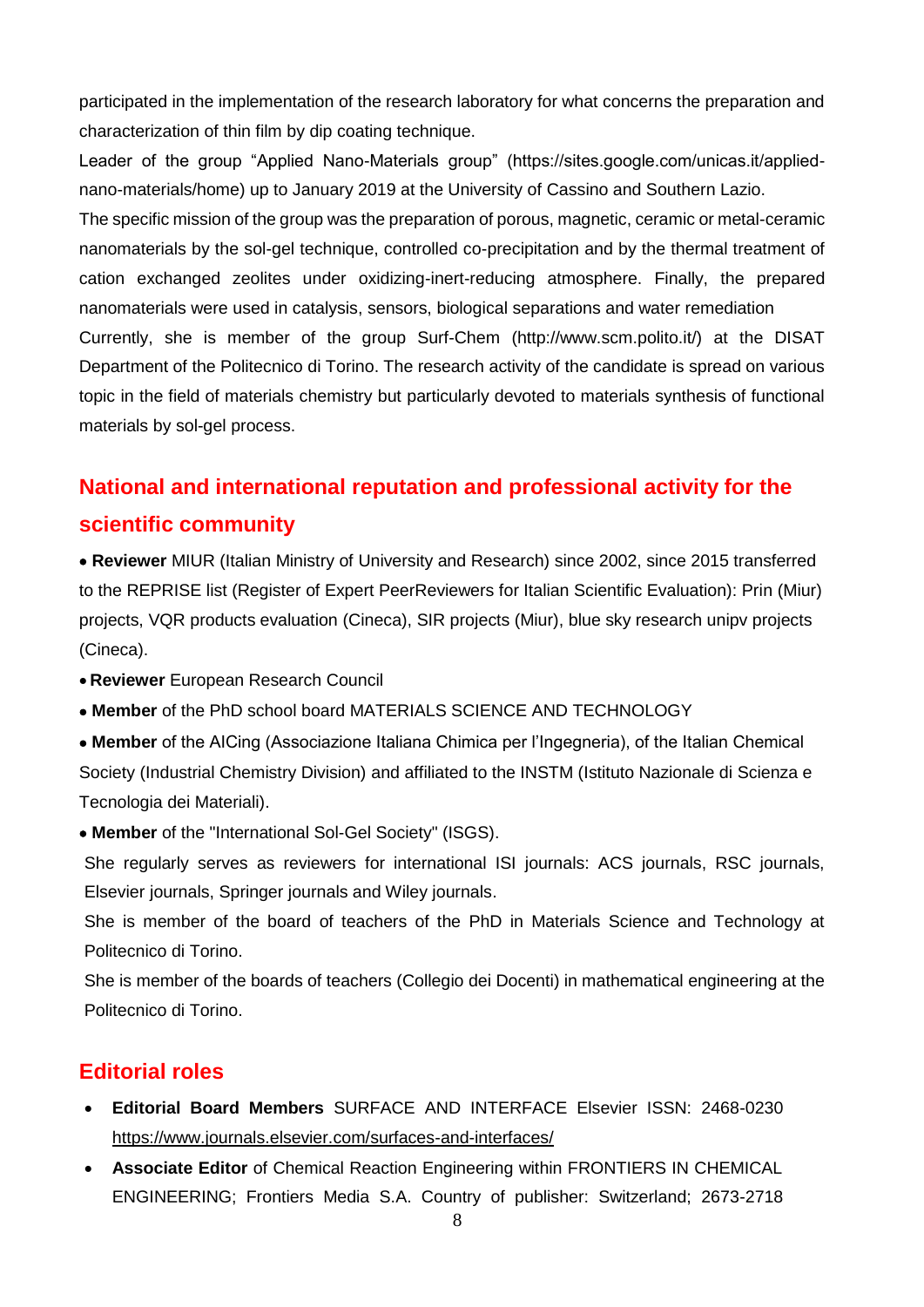(Online) [https://loop.frontiersin.org/people/929988/overview.](https://loop.frontiersin.org/people/929988/overview)

- **Editorial Board Member** MOLECULES, Materials Chemistry Section; MDPI (Basel, Switzerland) ISSN 1420-3049, I.F. 4.411. [https://www.mdpi.com/journal/molecules/sectioneditors/materials\\_chemistry.](https://www.mdpi.com/journal/molecules/sectioneditors/materials_chemistry)
- **Editorial Board Members** MATERIALS, Catalytic Materials Section MDPI (Basel, Switzerland) ISSN: 1996-1944, IF 3.623 <https://www.mdpi.com/journal/materials/sectioneditors/catalytic>
- **Guest Editor** Guest Editor Catalysts (ISSN 2073-4344) [\(http://www.mdpi.com/journal/catalysts\)](http://www.mdpi.com/journal/catalysts) Special Issue "Photocatalysts for Organics Degradation"
- **Guest Editor** Materials-MDPI (ISSN 1996-1944) [\(https://www.mdpi.com/journal/materials\)](https://www.mdpi.com/journal/materials) Special Issue "Supported Metal and Metal Oxide Catalysts by Sol-Gel Chemistry: Synthesis and Applications".

## **Research Projects**

She was involved in the following National Research Projects

• "Development of advanced materials and new production technologies for applications in the field of sensors". Prin 2002 Project funded by MIUR (Principal Investigator Prof. BETTA Giovanni).

• "Production of nanometric yttria-stabilized zirconia powders and production of La (1-x) SrxMnO<sub>3</sub> with a low degree of agglomeration". Prin 2004 Project funded by MIUR (Principal Investigator Prof. ANTONUCCI Pier Luigi).

• "Synthesis of titanium-zirconium hydrated oxides with high micro and meso porosity and their proton conduction". Prin 2006 Project funded by MIUR (Principal Investigator Prof. TRAVERSA Enrico).

• "Development of new adsorbent materials for ANG adsorption and storage" research contract funded by ENI (contract 1117/2019. In this project, she is involved in the research activity of the WP1, concerning the production of rGO/GO reinforced MOF nanocomposites) Politecnico di Torino.

• Research agreement with the Nurex company- biotechnology and research services (Sassari Z.I. Predda Niedda Nord strada n. 3 cod. Fisc. e P. IVA n. 01689490900). Research contract: Preparation of magnetic and porous metal-ceramic nanocomposites from FeA zeolite precursor.

## **Patents**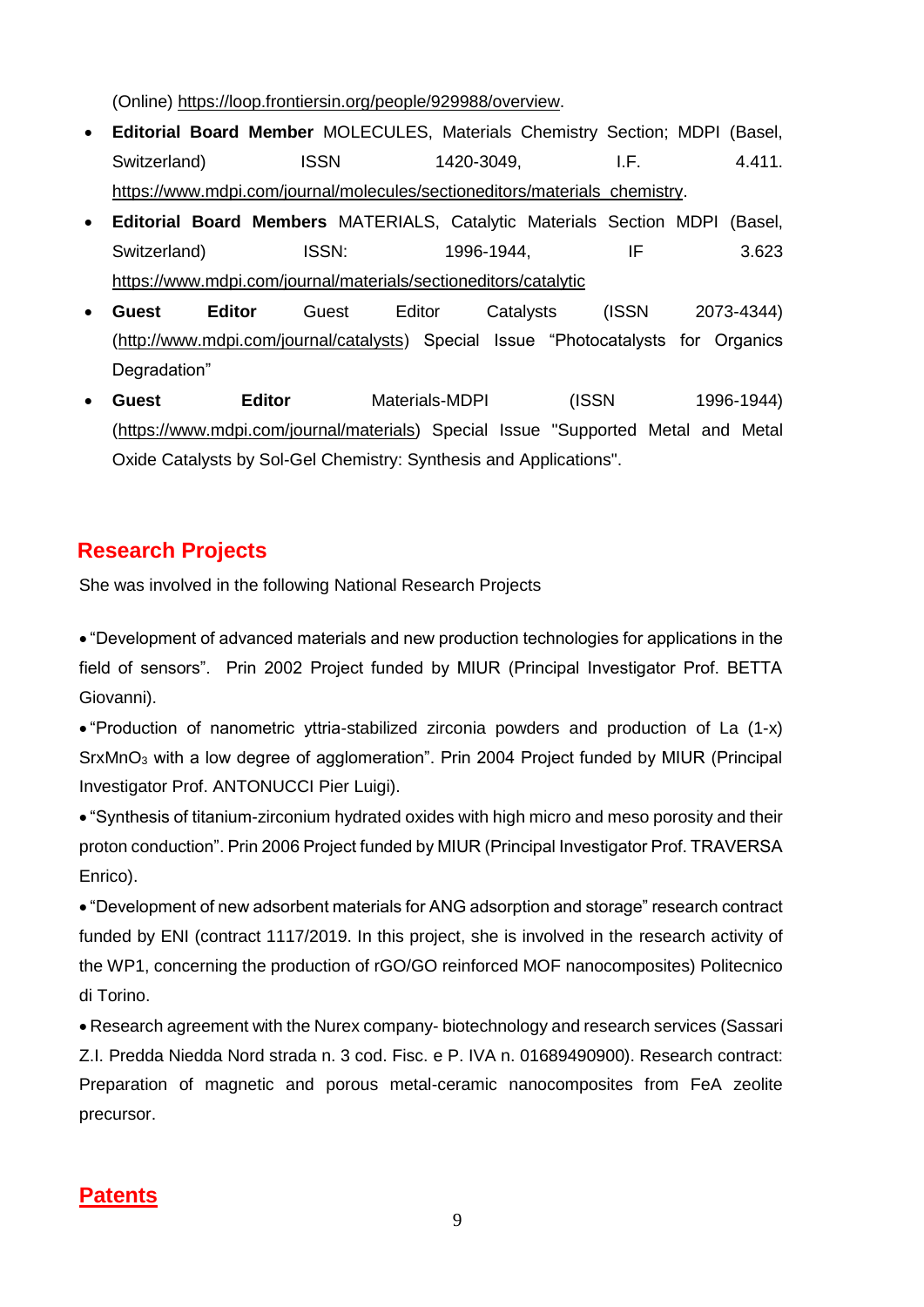**S. Esposito**, A. Marocco, B. Bonelli, and M. Pansini, Produzione di Materiali Compositi Metallo-Ceramici Nano Strutturati da Precursori Zeolitici. Italian Patent n. MI 2014 A 000522 deposited on the 27th of March 2014.

**S. Esposito**, A. Marocco, B. Bonelli, and M. Pansini, PCT international application published under Number WO 2015/145230 A1 deposited on October 1<sup>st</sup>, 2015

# **Participation in the scientific committees of National and International Conferences**

She has participated as speaker to several national and International congresses. Member of the scientific committee to the following national and international conferences:

- Conference "Restauro e Conservazione Dei Beni Culturali: materiali e tecniche", 3-4 October 2003 Cassino (FR) Italy.
- VII workshop italiano Sol-Gel, 17-18 June 2010 Napoli (Italy)
- 9th International Symposium on Nano & Supramolecular Chemistry, 4-7 September 2017 Napoli (Italy).
- Principal organizer VII workshop italiano Sol-Gel, 17-18 June 2010 Napoli (Italy).
- Committee member of the International Conference on Materials: Advanced and Emerging Materials, Shenzhen, Guangdong, China from 21 to 24 November 2021

## **Teaching activity**

Oct 2001- Sep 2018 Chemistry @BSc courses in Engineering (University of Cassino) Sep 2019- Chemistry @BSc courses in Engineering (Politecnico di Torino) Formal responsibility of PhD courses

From 01-11-2006 al 01-11-2010 she was in charge of 3 credits teaching (Nanotechnologies applied to materials) in the PhD course in Mechanical Engineering.

Since the A.Y. 2019-2020: she is in charge of 12 h teaching for the III level PhD course "Synthesis methods to tailor the surface and the structure properties of advanced materials".

She has been the Academic (Co)-Supervisor of the following PhD students and MSc students:

• "Traditional metal doped TiO2 nanoparticles obtained by sol-gel templated assisted synthesis. Physico-chemical properties and catalytic applications" (32th Cycle), PhD candidate: Roberto Nasi (Politecnico di Torino).

• "Synthesis and characterization of mesoporous TiO2" (XXXV Cycle), PhD candidate: N. Blangetti (Politecnico di Torino).